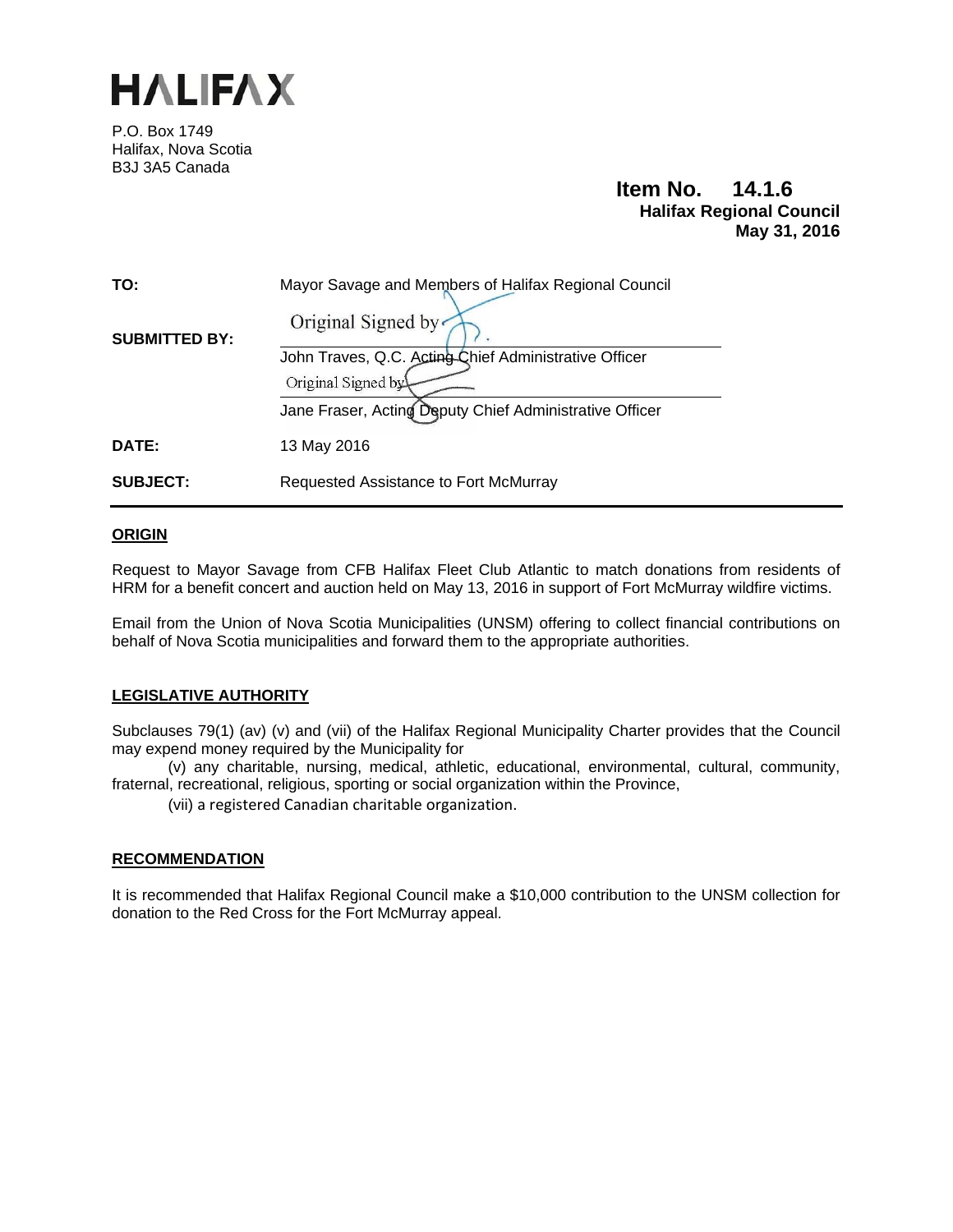# **BACKGROUND**

A massive and unprecedented wildfire in and around Fort McMurray, Alberta, threatened a dozen communities in the area since it started spreading on May 1, 2016. On May  $4<sup>th</sup>$  the Alberta government declared a provincial state of emergency and a mandatory evacuation order took effect, affecting approximately 80,000 people.

At the time of the writing of this report, the latest update from the Government of Alberta (May 16<sup>th</sup>) indicates, with respect to reentry and recovery included the following information:

- That fire conditions remain extreme in the province.
- That the recovery of Fort McMurray will occur in phases. The primary focus is to stabilize the community and the re-entry plan will be share in the coming days.
- Workers have entered the community to re-establish water services, electricity, gas services, sewage and wastewater, telephone services and other utilities.
- Work is also underway to inspect major infrastructure to ensure safety this includes major roadways, bridges and health facilities.
- Five things need to be in place for re-entry:
	- o Wildfire is no longer an imminent threat to the community
	- o Critical infrastructure is repaired to provide basic service
	- o Essential services, such as fire, EMS, police and healthcare are restored to a basic level
	- o Hazardous areas are secure
	- o Local government is re-established

### **Emergency Response – Cross Jurisdictional Support**

All provinces and territories in Canada have a wild fire response Mutual Aid Agreement that is coordinated through CIFFC (Canadian Interagency Forest Fire Centre). As result of a formal request from CIFFC, the NS Department of Natural Resources is sending a team to Alberta and another to Manitoba. HRM Emergency Management Services (EMO) would be available; working through the provincial EMO to respond, if asked.

### **Emergency Relief and Recovery Assistance**

The Red Cross indicates that donations could provide relief for those affected in the form of emergency food, clothing, shelter, personal services, and other necessities to help assist with recovery and resiliency. Donations made in response to Red Cross appeals are used to help communities and countries identified in the appeal recover from emergencies and disasters by providing immediate assistance and relief.

Once these urgent needs have been met, the Red Cross may use any remaining funds in and beyond the region to strengthen resilience to future emergencies and disasters or to provide humanitarian aid in the event that new needs arise. The Red Cross indicates fundraising costs related to any emergency appeal will not exceed five per cent.

### **DISCUSSION**

CFB Fleet Club Atlantic held a benefit concert and silent auction on May 13, 2016 with all proceeds going to the Canadian Red Cross to support the victims of the Fort McMurray wildfires. The CFB Fleet Club Atlantic Marketing Chairman requested that the Halifax Regional Municipality match donations made at the event. Event organizers compare the Halifax event to an event being put on in Sydney with the support of Cape Breton Regional Municipality (CBRM). Support provided by CBRM was largely in the form of in-kind support including venue (Centre 200), some equipment, and staff support. Another event that will also be supported by CBRM staff is planned for the Emera Centre for next week. The CFB Fleet Club Atlantic event held on May  $13<sup>th</sup>$  raised \$30,000.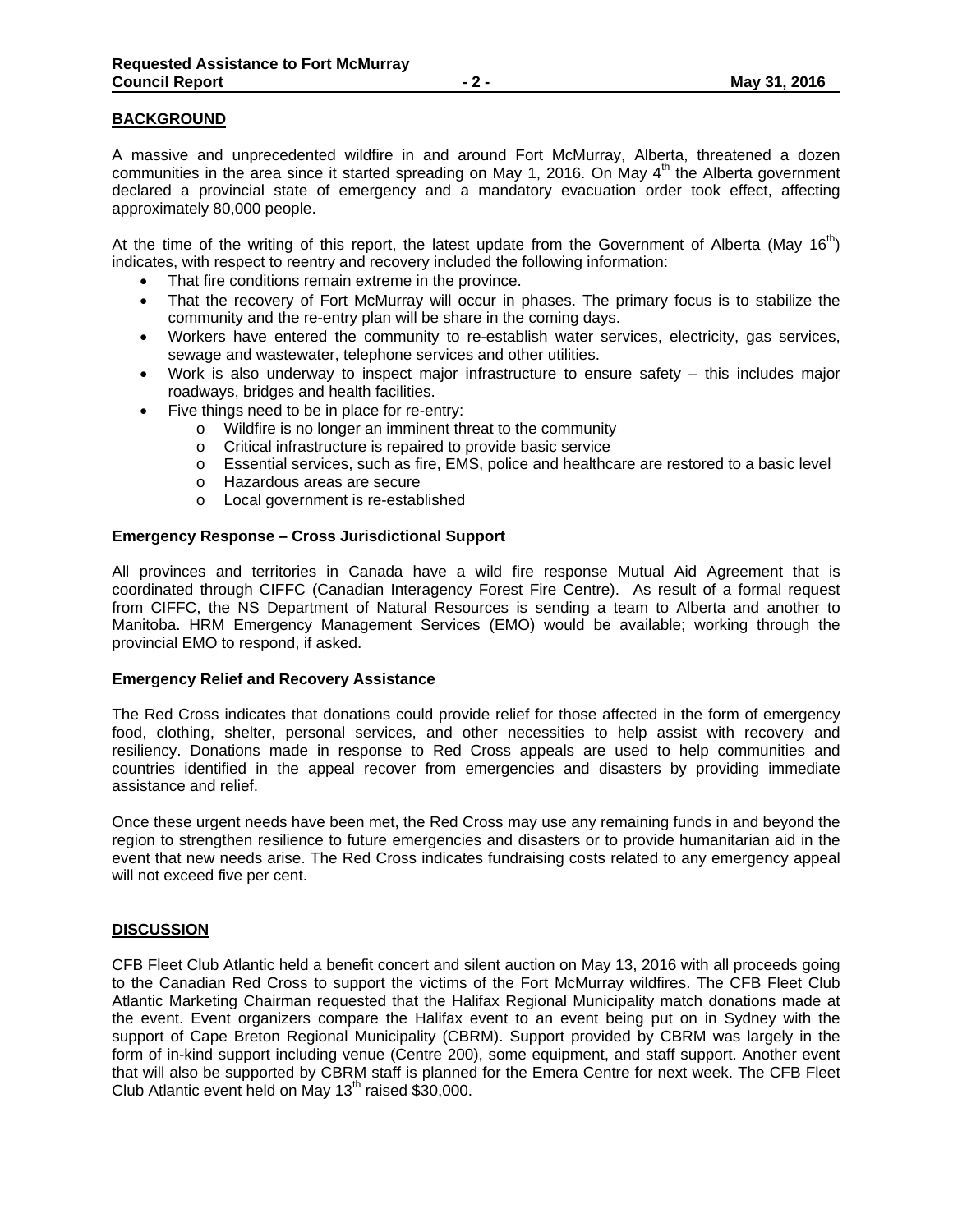The Union of Nova Scotia Municipalities is currently collecting donations from member municipalities to donate to relief efforts via the Red Cross. The UNSM Board is encouraging all municipalities donate. UNSM will collect financial contributions. Any municipality contributing will be listed. UNSM will publicly announce the total contributions made by municipalities. Donation amounts are not finalized in most cases but appear to be ranging from \$500 to \$5,000 based on early information. In some cases communities have very strong links to Fort McMurray and the Regional Municipality of Wood Buffalo because of worker migration from Nova Scotia to Alberta. While data specific to Fort McMurray are not available, from July 1, 2013 to June 30, 2014, 621 persons migrated from Halifax to non-census metropolitan areas in Alberta. Over 2 ½ times that number migrated from other parts of NS to non-census metropolitan areas in Alberta (i.e. outside Calgary and Edmonton). (Source: Statistics Canada, Cansim table 051-0065.)

There is no policy, program or process to guide the municipal response to a request of this kind, as such; it is at Council's discretion to make a donation.

The unprecedented scale of the fires, evacuation and relief effort, the primary role of local government in emergency response and re-entry, and the region's connection to Fort McMurray, provide a basis for Council to make a donation to relief efforts. USNM is providing a coordinated means for municipal governments in Nova Scotia to demonstrate support to the people and local government of Fort McMurray.

Staff are also in discussions with the Red Cross to provide to the Red Cross opportunities at HRM events throughout the summer to collect for Fort McMurray relief funds.

#### **FINANCIAL IMPLICATIONS**

The contribution will be recorded as a Grant (8004) paid from M310 – Other Fiscal Services, and will be managed through the financial projections.

### **RISK CONSIDERATION**

There are no significant risks associated with the recommendations in this Report. The risks considered rate Low.

#### **COMMUNITY ENGAGEMENT**

There was no community engagement done in the development of this report.

#### **ENVIRONMENTAL IMPLICATIONS**

There are no environmental implications from this report.

#### **ALTERNATIVES**

- 1) Halifax Regional Council may choose to make a donation of a different amount.
- 2) Halifax Regional Council may choose not to make a donation.